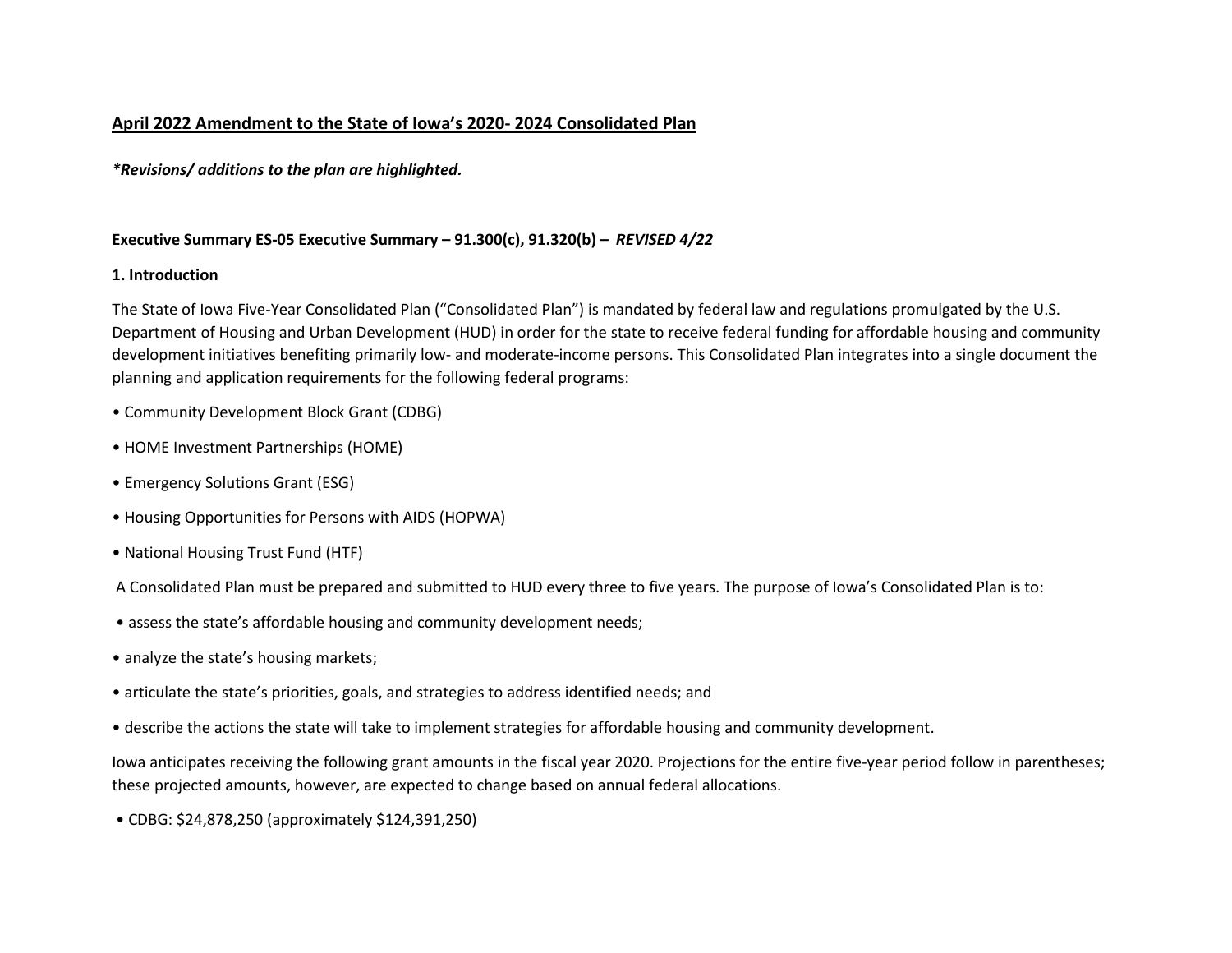- HOME: \$7,879,543 (approximately \$39,397,715)
- ESG: \$2,776,735 (approximately \$13,883,675)
- HOPWA: \$715,073 (approximately \$3,575,365)
- HTF: \$3,000,000 (approximately \$15,000,000)

In April 2022, the state of Iowa issued a substantial amendment to the State's Five-Year Consolidated Plan. The State's Citizen Participation Plan requires the State to amend the Consolidated Plan and provide 30-days of public comment if adding or eliminating a CDBG activity or changing the funding allocation for an individual activity within the method of distribution approved in the current applicable Annual Action Plan in an amount greater than 20%. With the substantial amendment, the state is making the following changes:

- Eliminate the owner-occupied housing rehabilitation & homebuyer assistance programs
- Adding a Neighborhood Revitalization Program